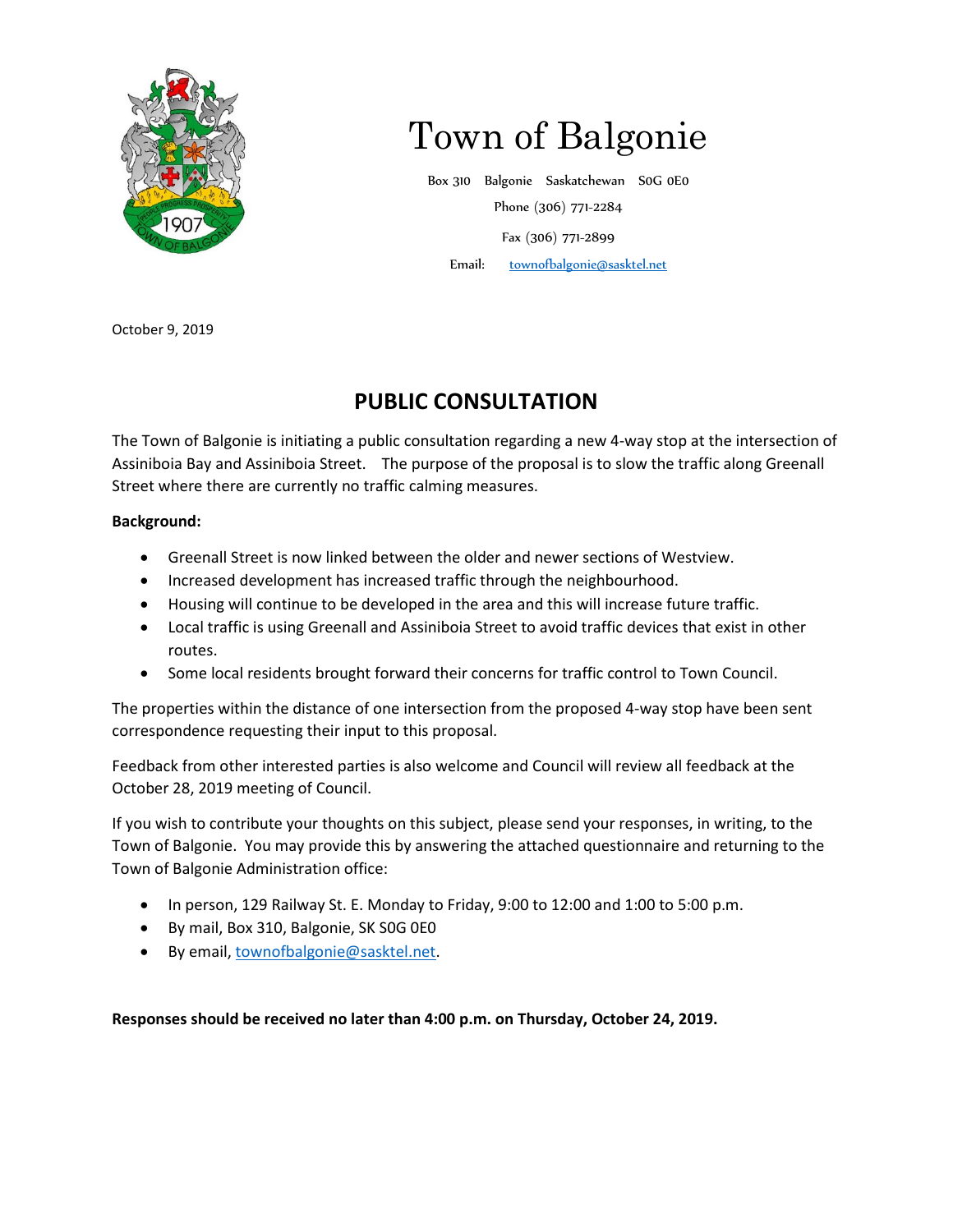| House #              | <b>Street</b>                                                                                     |
|----------------------|---------------------------------------------------------------------------------------------------|
|                      |                                                                                                   |
|                      |                                                                                                   |
|                      |                                                                                                   |
| Street?              | Are you in favour of the proposed 4-way stop at the intersection of Assiniboia Bay and Assiniboia |
| Yes<br>$\circ$       |                                                                                                   |
| <b>No</b><br>$\circ$ |                                                                                                   |
|                      |                                                                                                   |
| <b>Comments:</b>     |                                                                                                   |
|                      |                                                                                                   |
|                      |                                                                                                   |
|                      |                                                                                                   |
|                      |                                                                                                   |
|                      |                                                                                                   |
|                      |                                                                                                   |
|                      |                                                                                                   |
|                      |                                                                                                   |
|                      |                                                                                                   |

Signature

Signature